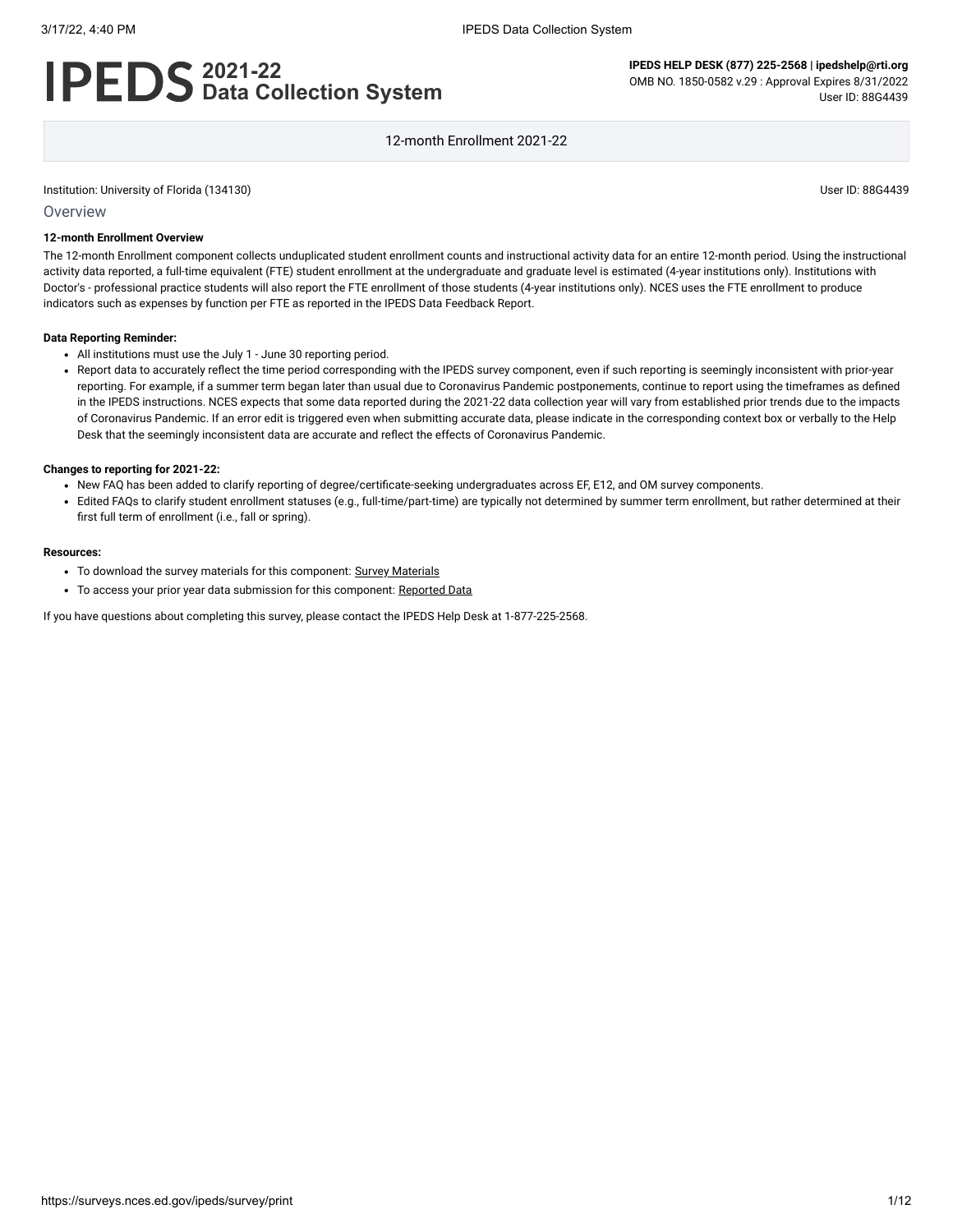## Undergraduate Instructional Activity Type

## **Which instructional activity units will you use to report [undergraduate](javascript:openglossary(677)) instructional activity?**

- Undergraduate instructional activity data in Part B may be reported in units of clock hours or credit hours.
- Please note that any graduate level instructional activity must be reported in credit hours. (4-year institutions only)
- $\bigcirc$  Clock hours
- **◎** Credit hours

Both clock and credit hours (some undergraduate programs measured in clock hours and some measured in credit hours)

You may use the box below to provide additional context for the data you have reported above. Context notes will be posted on the College Navigator website. Therefore, you should write all context notes using proper grammar (e.g., complete sentences with punctuation) and common language that can be easily understood by students and parents (e.g., spell out acronyms).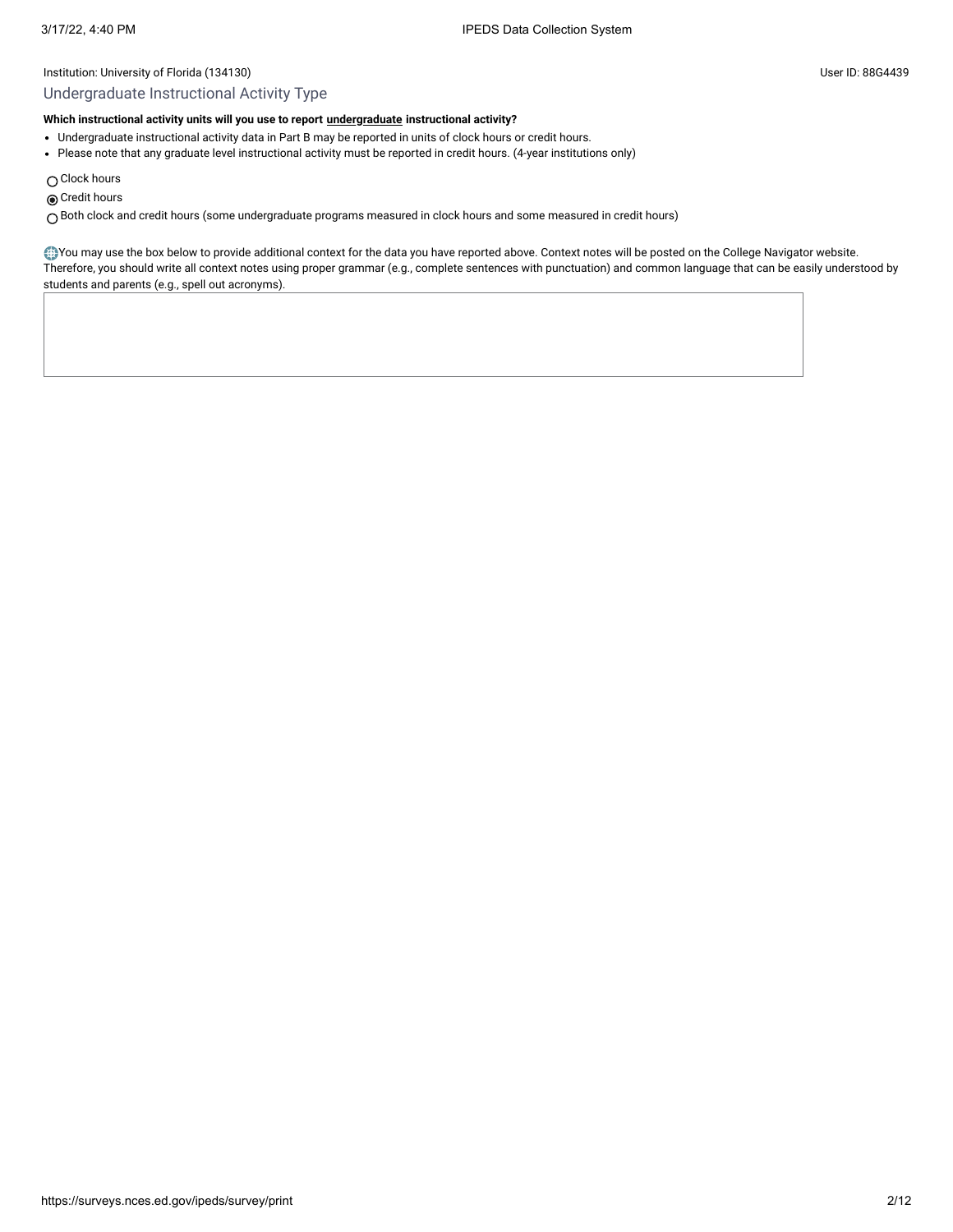## Part A - Unduplicated Count for Full-time Undergraduate Students

## **12-month Unduplicated Count by Race/Ethnicity and Gender - [Full-time](javascript:openglossary(259)) [Undergraduate](javascript:openglossary(677)) Students**

July 1, 2020 – June 30, 2021

## Reporting Reminders:

- The 12-month unduplicated count must be equal or greater than the corresponding prior year fall enrollment.
- Report Hispanic/Latino individuals of any race as Hispanic/Latino
- Report race for non-Hispanic/Latino individuals only
- Even though Teacher Preparation certificate programs may require a bachelor's degree for admission, they are considered subbaccalaureate undergraduate programs, and students in these programs are undergraduate students.

#### **Men**

|                                           | Degree/certificate-seeking |                            |                          |                                |                                 | Total,                     |  |
|-------------------------------------------|----------------------------|----------------------------|--------------------------|--------------------------------|---------------------------------|----------------------------|--|
| Students enrolled for credit              |                            | Non-first-time             |                          | Total                          | Non-degree/<br>non-certificate- | Full-time<br>undergraduate |  |
|                                           | First-time                 | Transfer-<br>$\mathbf{in}$ | Continuing/<br>Returning | degree/certificate-<br>seeking | seeking                         | students                   |  |
| Nonresident alien                         | 51                         | 36                         | 329                      | 416                            | 33                              | 449                        |  |
| Hispanic/Latino                           | 558                        | 316                        | 2,290                    | 3,164                          | 37                              | 3,201                      |  |
| American Indian or Alaska Native          | $\overline{2}$             |                            | 16                       | 18                             |                                 | 18                         |  |
| Asian                                     | 349                        | 43                         | 980                      | 1,372                          |                                 | 1,379                      |  |
| <b>Black or African American</b>          | 96                         | 44                         | 502                      | 642                            | 13                              | 655                        |  |
| Native Hawaiian or Other Pacific Islander |                            | $\mathbf{1}$               | $\overline{7}$           | 8                              |                                 | 8                          |  |
| White                                     | 1,392                      | 472                        | 5,339                    | 7,203                          | 85                              | 7,288                      |  |
| Two or more races                         | 134                        | 48                         | 389                      | 571                            | 10                              | 581                        |  |
| Race and ethnicity unknown                | 55                         | 18                         | 316                      | 389                            | 9                               | 398                        |  |
| <b>Total men</b>                          | 2,637                      | 978                        | 10,168                   | 13,783                         | 194                             | 13,977                     |  |
| Total men prior year                      | 2,675                      | 1,039                      | 10,463                   | 14,177                         | 175                             | 14,352                     |  |

## **Women**

|                                           |              |                            | Degree/certificate-seeking |                                | Total,                          |                            |
|-------------------------------------------|--------------|----------------------------|----------------------------|--------------------------------|---------------------------------|----------------------------|
| Students enrolled for credit              |              |                            | Non-first-time             | Total                          | Non-degree/<br>non-certificate- | Full-time<br>undergraduate |
|                                           | First-time   | Transfer-<br>$\mathbf{in}$ | Continuing/<br>Returning   | degree/certificate-<br>seeking | seeking                         | students                   |
| Nonresident alien                         | 52           | 34                         | 308                        | 394                            | 45                              | 439                        |
| Hispanic/Latino                           | 849          | 341                        | 3,246                      | 4,436                          | 103                             | 4,539                      |
| American Indian or Alaska Native          | $\mathbf{1}$ | $\mathbf{1}$               | 20                         | 22                             |                                 | 22                         |
| Asian                                     | 430          | 69                         | 1,245                      | 1,744                          | 31                              | 1,775                      |
| <b>Black or African American</b>          | 258          | 46                         | 881                        | 1,185                          | 49                              | 1,234                      |
| Native Hawaiian or Other Pacific Islander |              | $\overline{2}$             | 18                         | 20                             |                                 | 20                         |
| White                                     | 1,888        | 559                        | 7,000                      | 9,447                          | 274                             | 9,721                      |
| Two or more races                         | 180          | 34                         | 617                        | 831                            | 18                              | 849                        |
| Race and ethnicity unknown                | 68           | 13                         | 397                        | 478                            | 6                               | 484                        |
| <b>Total women</b>                        | 3,726        | 1,099                      | 13,732                     | 18,557                         | 526                             | 19,083                     |
| Total women prior year                    | 3,849        | 1,193                      | 13,656                     | 18,698                         | 279                             | 18,977                     |
|                                           |              |                            |                            |                                |                                 |                            |
| <b>Grand total (2020-21)</b>              | 6,363        | 2,077                      | 23,900                     | 32,340                         | 720                             | 33,060                     |
| Prior year data:                          |              |                            |                            |                                |                                 |                            |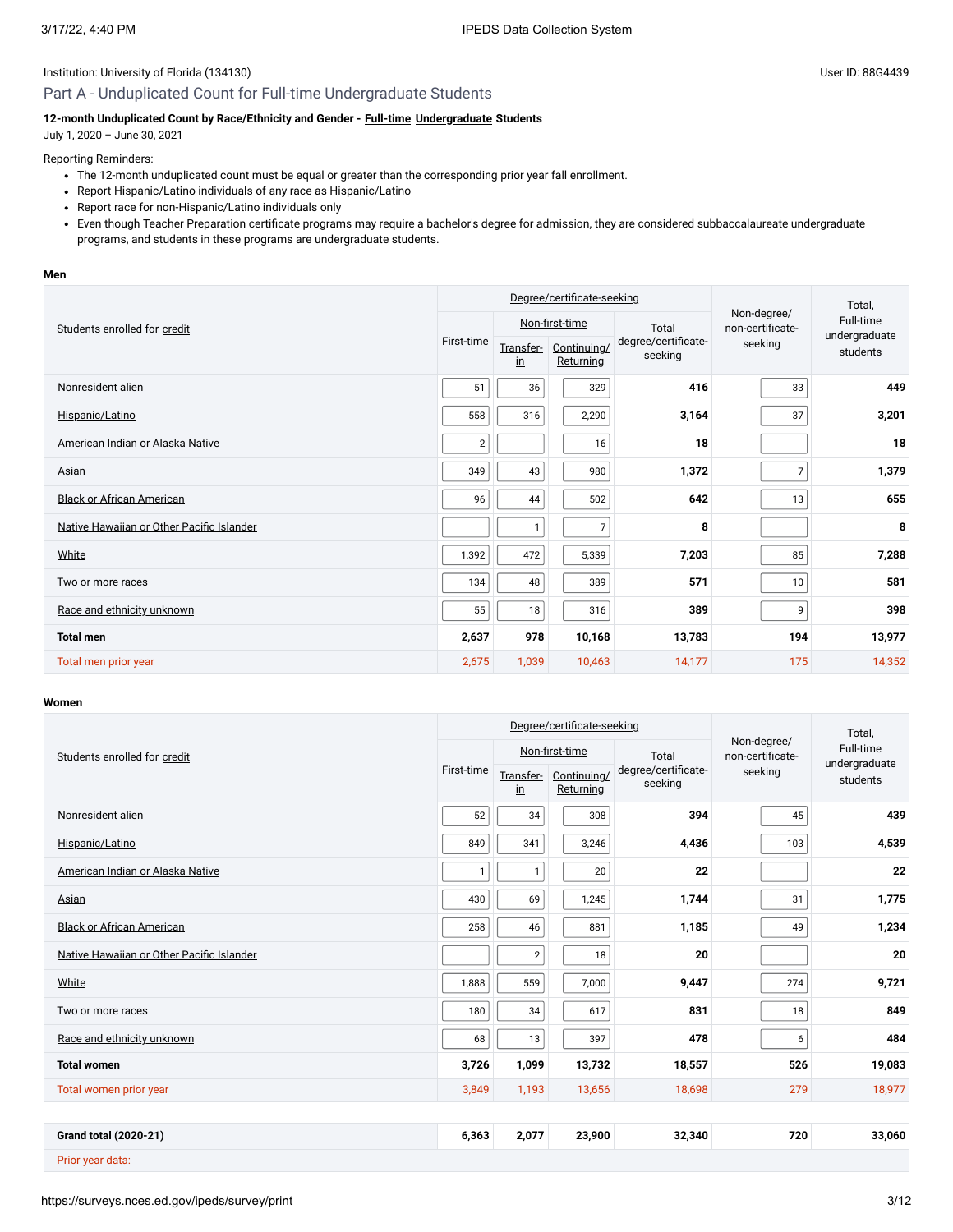## 3/17/22, 4:40 PM **IPEDS** Data Collection System Grand total (men+women) prior year 6,524 2,232 24,119 32,875 454 33,329 Total Full-time undergraduate enrollment Fall 2020 NOTE: Grand total (2020-21) calculated above is expected to be greater than total Full-time undergraduate enrollment Fall 2020. 6,301 1,555 23,363 31,219 257 31,476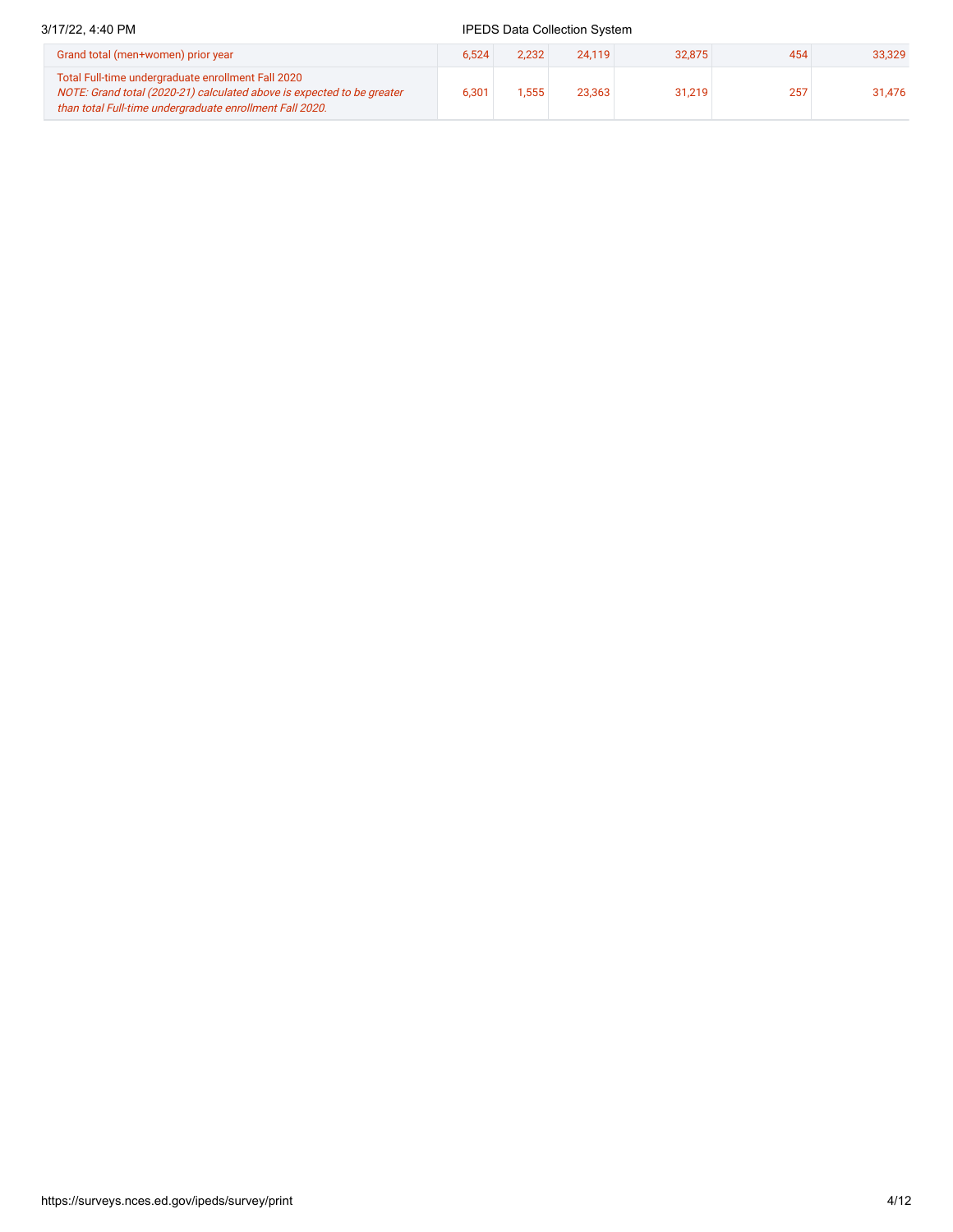## Part A - Unduplicated Count for Part-time Undergraduate Students

## **12-month Unduplicated Count by Race/Ethnicity and Gender - [Part-time](javascript:openglossary(469)) [Undergraduate](javascript:openglossary(677)) Students**

July 1, 2020 – June 30, 2021

## Reporting Reminders:

- The 12-month unduplicated count must be equal or greater than the corresponding prior year fall enrollment.
- Report Hispanic/Latino individuals of any race as Hispanic/Latino
- Report race for non-Hispanic/Latino individuals only
- Even though Teacher Preparation certificate programs may require a bachelor's degree for admission, they are considered subbaccalaureate undergraduate programs, and students in these programs are undergraduate students.

#### **Men**

|                                           | Degree/certificate-seeking |                            |                          |                                |                                 | Total,                     |  |
|-------------------------------------------|----------------------------|----------------------------|--------------------------|--------------------------------|---------------------------------|----------------------------|--|
| Students enrolled for credit              |                            |                            | Non-first-time           | Total                          | Non-degree/<br>non-certificate- | Part-time<br>undergraduate |  |
|                                           | First-time                 | Transfer-<br>$\mathbf{in}$ | Continuing/<br>Returning | degree/certificate-<br>seeking | seeking                         | students                   |  |
| Nonresident alien                         | $\overline{2}$             | $\overline{c}$             | 38                       | 42                             | 31                              | 73                         |  |
| Hispanic/Latino                           | 4                          | 65                         | 474                      | 543                            | 112                             | 655                        |  |
| American Indian or Alaska Native          |                            |                            | 6                        | 6                              | 4                               | 10                         |  |
| Asian                                     | 3                          | 21                         | 179                      | 203                            | 59                              | 262                        |  |
| <b>Black or African American</b>          | 9                          | 5                          | 114                      | 128                            | 49                              | 177                        |  |
| Native Hawaiian or Other Pacific Islander |                            | $\mathbf{1}$               | 6                        | $\overline{7}$                 | $\mathbf{1}$                    | 8                          |  |
| White                                     | 7                          | 120                        | 1,046                    | 1,173                          | 385                             | 1,558                      |  |
| Two or more races                         |                            | 11                         | 66                       | 78                             | 19                              | 97                         |  |
| Race and ethnicity unknown                |                            | $\overline{7}$             | 84                       | 92                             | 64                              | 156                        |  |
| <b>Total men</b>                          | 27                         | 232                        | 2,013                    | 2,272                          | 724                             | 2,996                      |  |
| Total men prior year                      | 12                         | 205                        | 1,904                    | 2,121                          | 273                             | 2,394                      |  |

## **Women**

|                                           |                |                            | Degree/certificate-seeking |                                | Total,                          |                                        |
|-------------------------------------------|----------------|----------------------------|----------------------------|--------------------------------|---------------------------------|----------------------------------------|
| Students enrolled for credit              |                |                            | Non-first-time             | Total                          | Non-degree/<br>non-certificate- | Part-time<br>undergraduate<br>students |
|                                           | First-time     | Transfer-<br>$\mathsf{in}$ | Continuing/<br>Returning   | degree/certificate-<br>seeking | seeking                         |                                        |
| Nonresident alien                         | $\overline{2}$ | 3                          | 27                         | 32                             | 35                              | 67                                     |
| Hispanic/Latino                           | $\overline{2}$ | 73                         | 475                        | 550                            | 157                             | 707                                    |
| American Indian or Alaska Native          |                |                            | $\overline{\mathbf{c}}$    | $\mathbf{2}$                   | $\overline{2}$                  | 4                                      |
| Asian                                     | 3              | $\overline{7}$             | 160                        | 170                            | 57                              | 227                                    |
| <b>Black or African American</b>          | 3              | $\overline{7}$             | 166                        | 176                            | 83                              | 259                                    |
| Native Hawaiian or Other Pacific Islander |                |                            | 4                          | 4                              | $\mathbf{1}$                    | 5                                      |
| White                                     | 11             | 74                         | 869                        | 954                            | 579                             | 1,533                                  |
| Two or more races                         |                | 9                          | 85                         | 94                             | 38                              | 132                                    |
| Race and ethnicity unknown                | 1              | $\mathbf{1}$               | 56                         | 58                             | 78                              | 136                                    |
| <b>Total women</b>                        | 22             | 174                        | 1,844                      | 2,040                          | 1,030                           | 3,070                                  |
| Total women prior year                    | 15             | 149                        | 1,803                      | 1,967                          | 285                             | 2,252                                  |
|                                           |                |                            |                            |                                |                                 |                                        |
| <b>Grand total (2020-21)</b>              | 49             | 406                        | 3,857                      | 4,312                          | 1,754                           | 6,066                                  |
| Prior year data:                          |                |                            |                            |                                |                                 |                                        |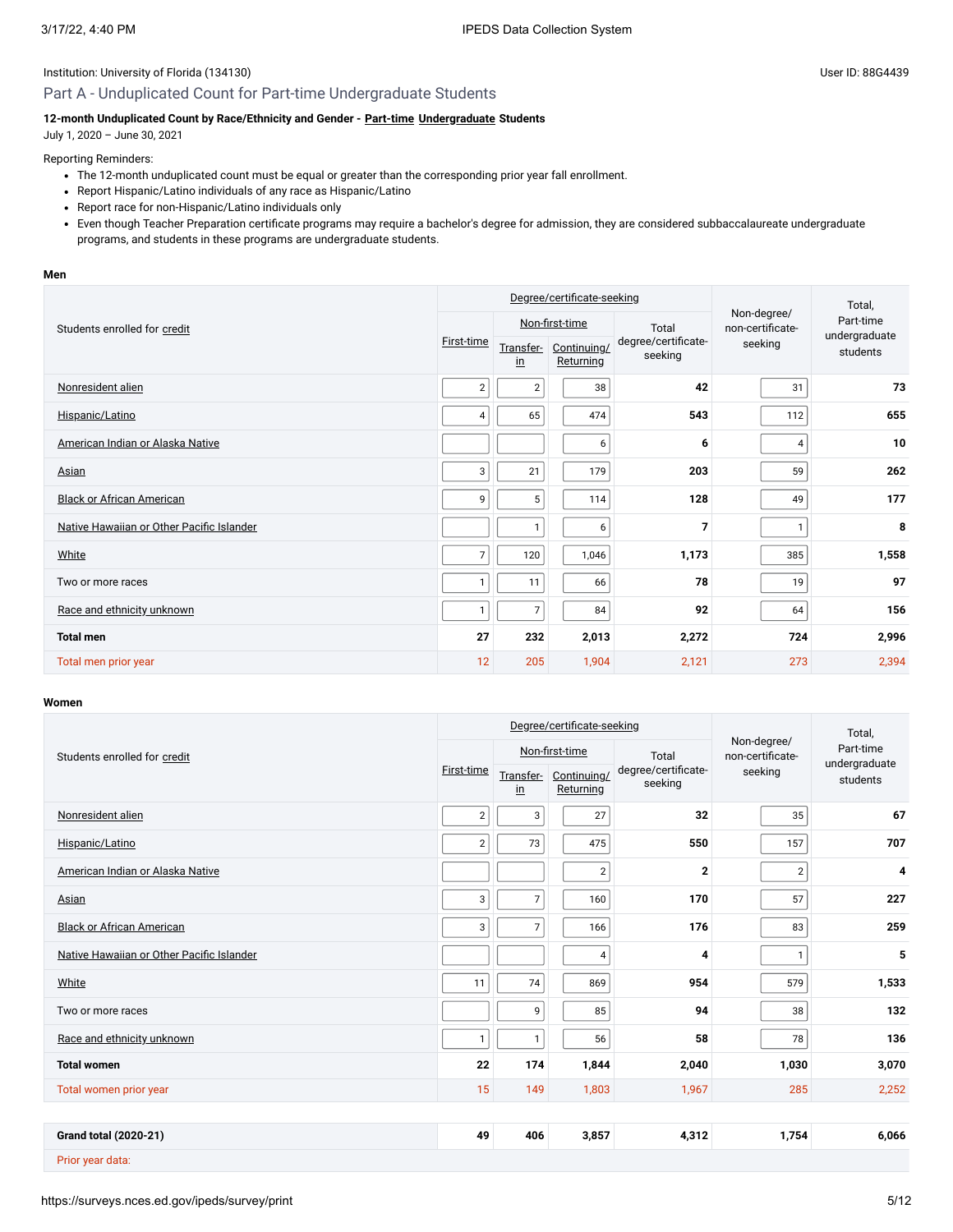## 3/17/22, 4:40 PM **IPEDS** Data Collection System

| Grand total (men+women) prior year                                                                                                                                                       |    | 354 | 3.707     | 4.088 | 558 | 4.646 |
|------------------------------------------------------------------------------------------------------------------------------------------------------------------------------------------|----|-----|-----------|-------|-----|-------|
| Total Part-time undergraduate enrollment Fall 2020<br>NOTE: Grand total (2020-21) calculated above is expected to be greater<br>than total Part-time undergraduate enrollment Fall 2020. | 32 | 194 | $2.792 +$ | 3,018 | 437 | 3.455 |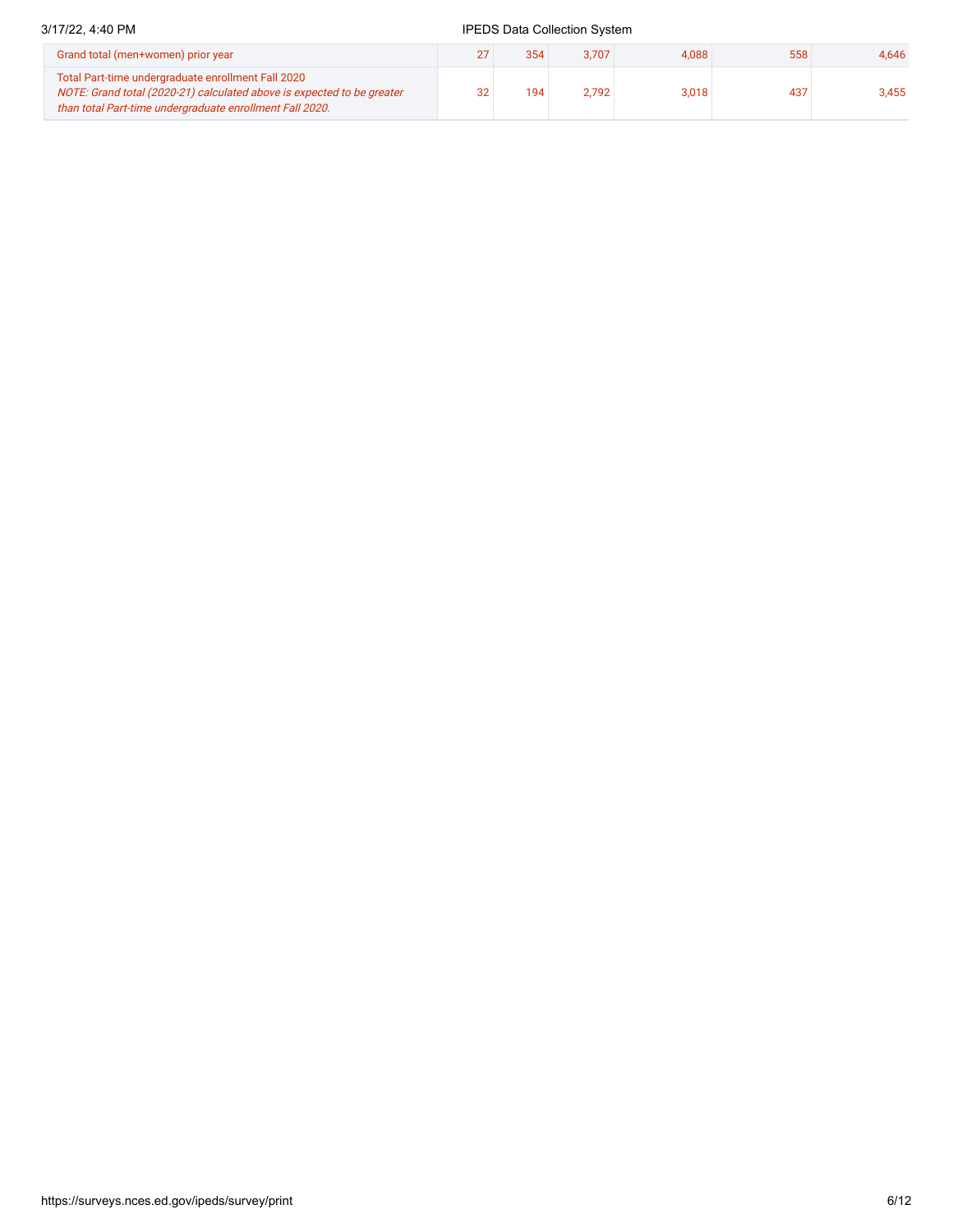## Part A - Unduplicated Count for Graduate Students

## **12-month Unduplicated Count by Race/Ethnicity and Gender - [Graduate](javascript:openglossary(275)) Students**

July 1, 2020 – June 30, 2021

Reporting Reminders:

- The 12-month unduplicated count must be equal or greater than the corresponding prior year fall enrollment.
- Report Hispanic/Latino individuals of any race as Hispanic/Latino
- Report race for non-Hispanic/Latino individuals only
- Report **all** postbaccalaureate degree and certificate students as graduate students, **including any doctor's professional practice students (formerly firstprofessional)**

#### **Men**

| Students enrolled for credit              | Graduate students |
|-------------------------------------------|-------------------|
| Nonresident alien                         | 2,173             |
| Hispanic/Latino                           | 1,227             |
| American Indian or Alaska Native          | 20                |
| Asian                                     | 560               |
| <b>Black or African American</b>          | 432               |
| Native Hawaiian or Other Pacific Islander | 8                 |
| White                                     | 4,345             |
| Two or more races                         | 228               |
| Race and ethnicity unknown                | 309               |
| <b>Total men</b>                          | 9,302             |
| Total men prior year                      | 9,302             |

## **Women**

| Students enrolled for credit              | Graduate students |
|-------------------------------------------|-------------------|
| Nonresident alien                         | 1,484             |
| Hispanic/Latino                           | 1,853             |
| American Indian or Alaska Native          | 22                |
| Asian                                     | 686               |
| <b>Black or African American</b>          | 927               |
| Native Hawaiian or Other Pacific Islander | 14                |
| White                                     | 6,581             |
| Two or more races                         | 408               |
| Race and ethnicity unknown                | 387               |
| <b>Total women</b>                        | 12,362            |
| Total women prior year                    | 11,580            |
|                                           |                   |

| <b>Grand total (2020-21)</b>                                                                                                          | 21.664 |
|---------------------------------------------------------------------------------------------------------------------------------------|--------|
| Prior year data:                                                                                                                      |        |
| Unduplicated headcount (2019-20)                                                                                                      | 20.882 |
| Total enrollment Fall 2020<br>NOTE: Grand total (2020-21) calculated above is expected to be greater than Total enrollment Fall 2020. | 18.441 |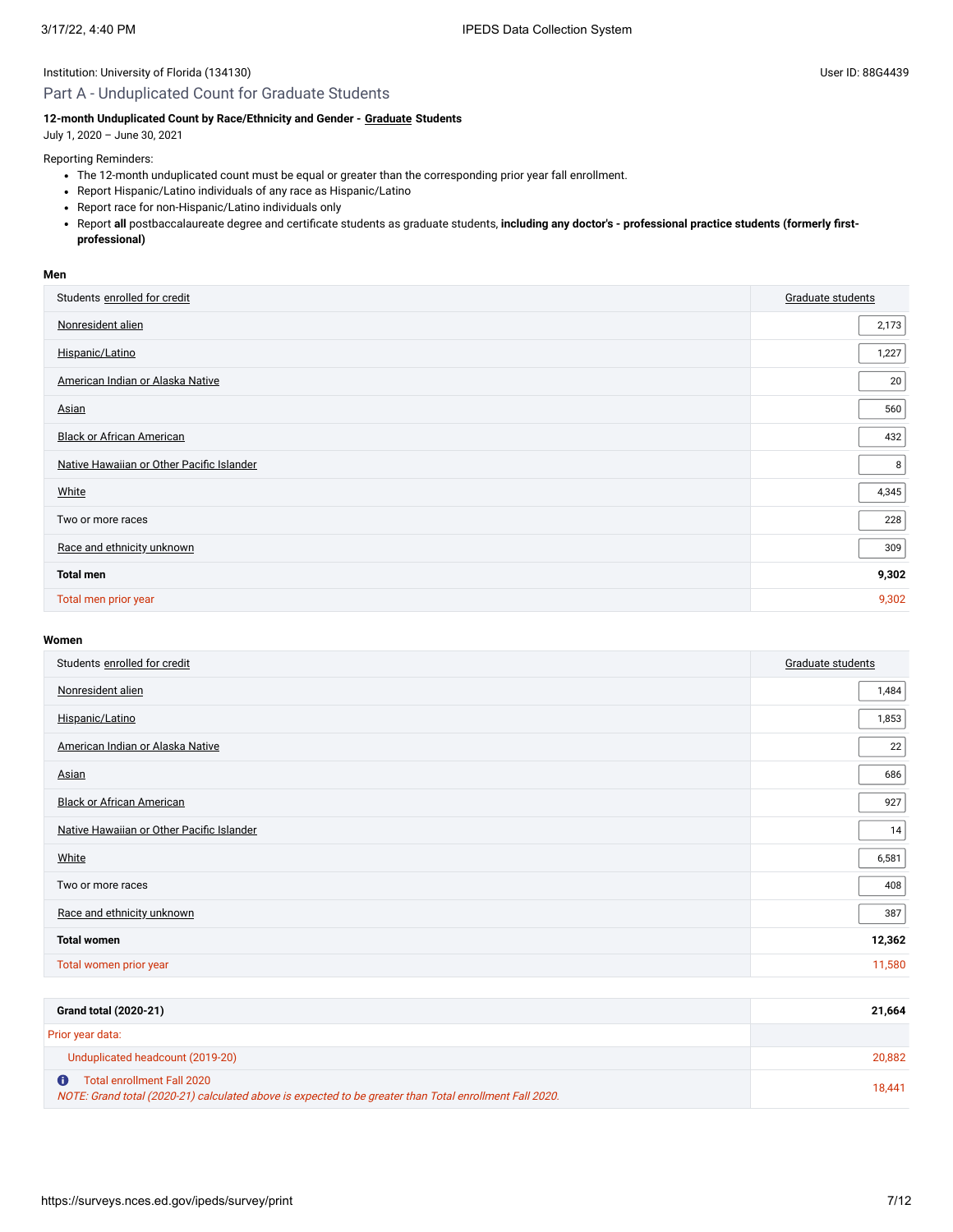Part A – 12-month Enrollment by Distance Education Status

## **12-month Unduplicated Count - Distance Education Status**

July 1, 2020 – June 30, 2021

|                                                                                 | Undergraduate Students     | <b>Graduate Students</b>           |        |
|---------------------------------------------------------------------------------|----------------------------|------------------------------------|--------|
|                                                                                 | Degree/certificate-seeking | Non-degree/non-certificate-seeking |        |
| Students <i>enrolled exclusively</i> in distance education courses              | 27,610                     | 2,344                              | 11,652 |
| Students <i>enrolled in at least one but not all</i> distance education courses | 8,689                      | 43                                 | 5,865  |
| Students not enrolled in any distance education courses                         | 353                        | 87                                 | 4,147  |
|                                                                                 |                            |                                    |        |
| Total (from prior part A screens)                                               | 36,652                     | 2,474                              | 21,664 |

You may use the box below to provide additional context for the data you have reported above. Context notes will be posted on the College Navigator website. Therefore, you should write all context notes using proper grammar (e.g., complete sentences with punctuation) and common language that can be easily understood by students and parents (e.g., spell out acronyms).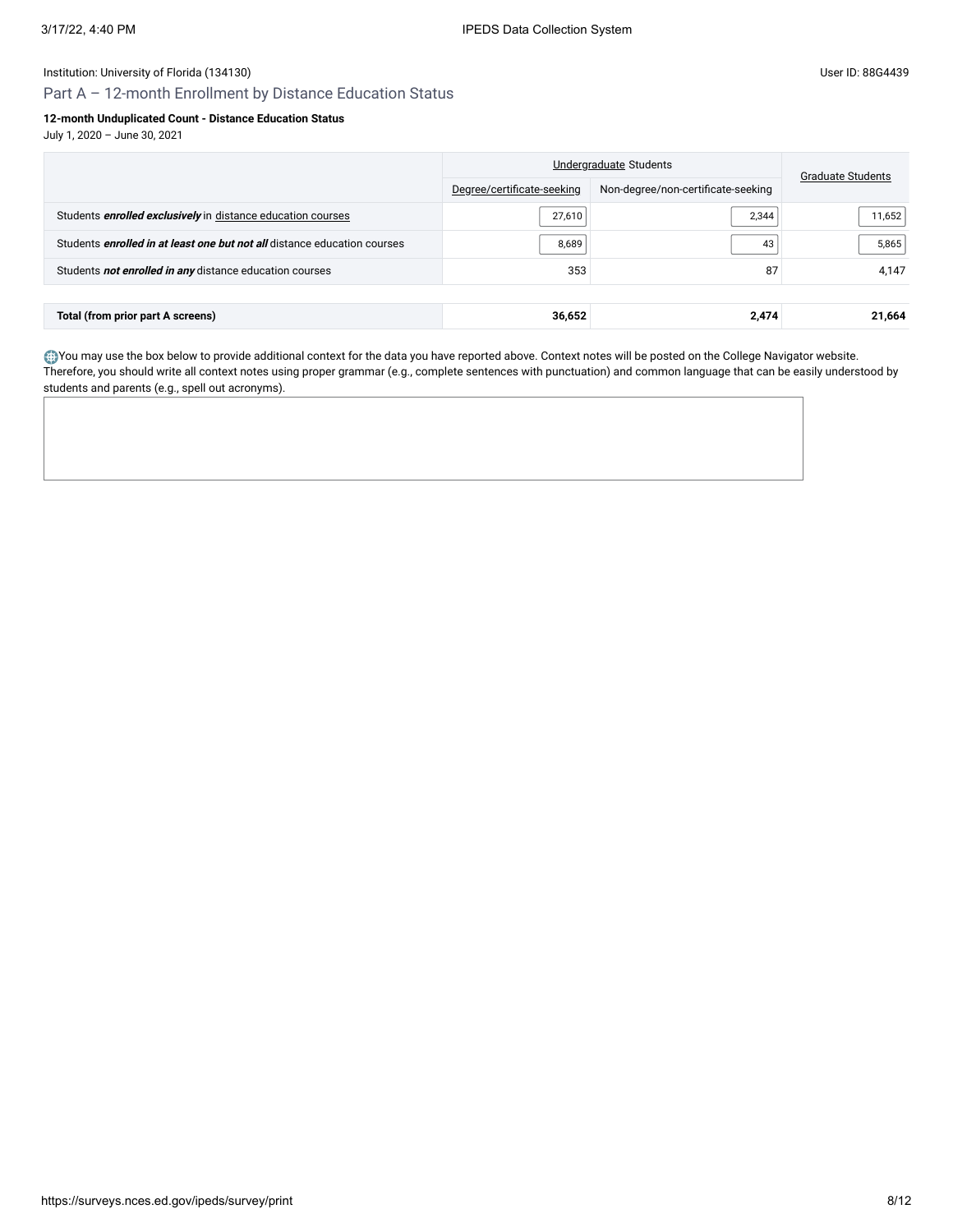## Part B - Instructional Activity

## **12-month Instructional Activity**

July 1, 2020 - June 30, 2021

Instructional Activity Reporting Reminder:

- Instructional activity is used to [calculate](javascript:openglossary(853)) an IPEDS FTE based on the institution's reported calendar system.
- Graduate credit hour activity should not include any doctor's [professional](javascript:openglossary(942)) practice activity, the total of those students' FTE is entered separately instead.

FTE Reporting Reminder:

• Institutions need not report their own [calculations](javascript:openglossary(853)) of undergraduate or graduate FTE unless IPEDS FTE calculations would be misleading for comparison purposes among all IPEDS reporting institutions.

#### **Instructional Activity**

|                                                                                                                                                                                   | 2020-21 total<br>activity | Prior year data |
|-----------------------------------------------------------------------------------------------------------------------------------------------------------------------------------|---------------------------|-----------------|
| Undergraduate level:                                                                                                                                                              |                           |                 |
| <b>Credit hour activity</b>                                                                                                                                                       | 1,046,314                 | 1,052,312       |
| Graduate level:                                                                                                                                                                   |                           |                 |
| <b>Credit hour activity</b><br>(Do not include doctor's-professional practice instructional activity here; the total FTE of those students should be entered<br>separately below) | 306,908                   | 280,699         |
| <b>Full-Time Equivalent (FTE) of Students</b>                                                                                                                                     |                           |                 |
|                                                                                                                                                                                   | 2020-21 total<br>activity | Prior year data |
| Doctor's - professional practice level:                                                                                                                                           |                           |                 |
| Doctor's - professional practice FTE student estimate                                                                                                                             | 3,219                     | 3,362           |
|                                                                                                                                                                                   |                           |                 |
| Calendar system (as reported on the prior year IC Header survey component):                                                                                                       | Semester                  |                 |

If the IPEDS [calculated](javascript:openglossary(853)) FTE estimates below are not reasonable, AND you have reported the correct instructional activity hours above, enter your best FTE estimate in the "Institution reported FTE" column below and save the page. This option should be used **ONLY** if the calculated estimate is not reasonable for your institution and IPEDS comparisons.

Please provide your best estimate of undergraduate and graduate FTE for the 12-month reporting period **only if the calculated FTE estimate below is not reasonable for IPEDS comparison purposes**. Please provide an explanation in the context box if the option is used due to Coronavirus Pandemic.

|                                                                                  | <b>Calculated FTE</b><br>2020-21 | Institution<br>reported<br>FTE 2020-21 | Prior year FTE<br>2019-20 |
|----------------------------------------------------------------------------------|----------------------------------|----------------------------------------|---------------------------|
| Undergraduate student FTE                                                        | 34,877                           | 34,877                                 | 35,077                    |
| Graduate student FTE<br>(excluding doctor's - professional practice student FTE) | 12.788                           | 12,788                                 | 11,696                    |
| Doctor's - professional practice student FTE                                     |                                  | 3,219                                  | 3,362                     |
| <b>Total FTE student enrollment</b>                                              |                                  | 50,884                                 | 50,135                    |

Context notes will be posted on the College Navigator website. Therefore, you should write all context notes using proper grammar (e.g., complete sentences with punctuation) and common language that can be easily understood by students and parents (e.g., spell out acronyms).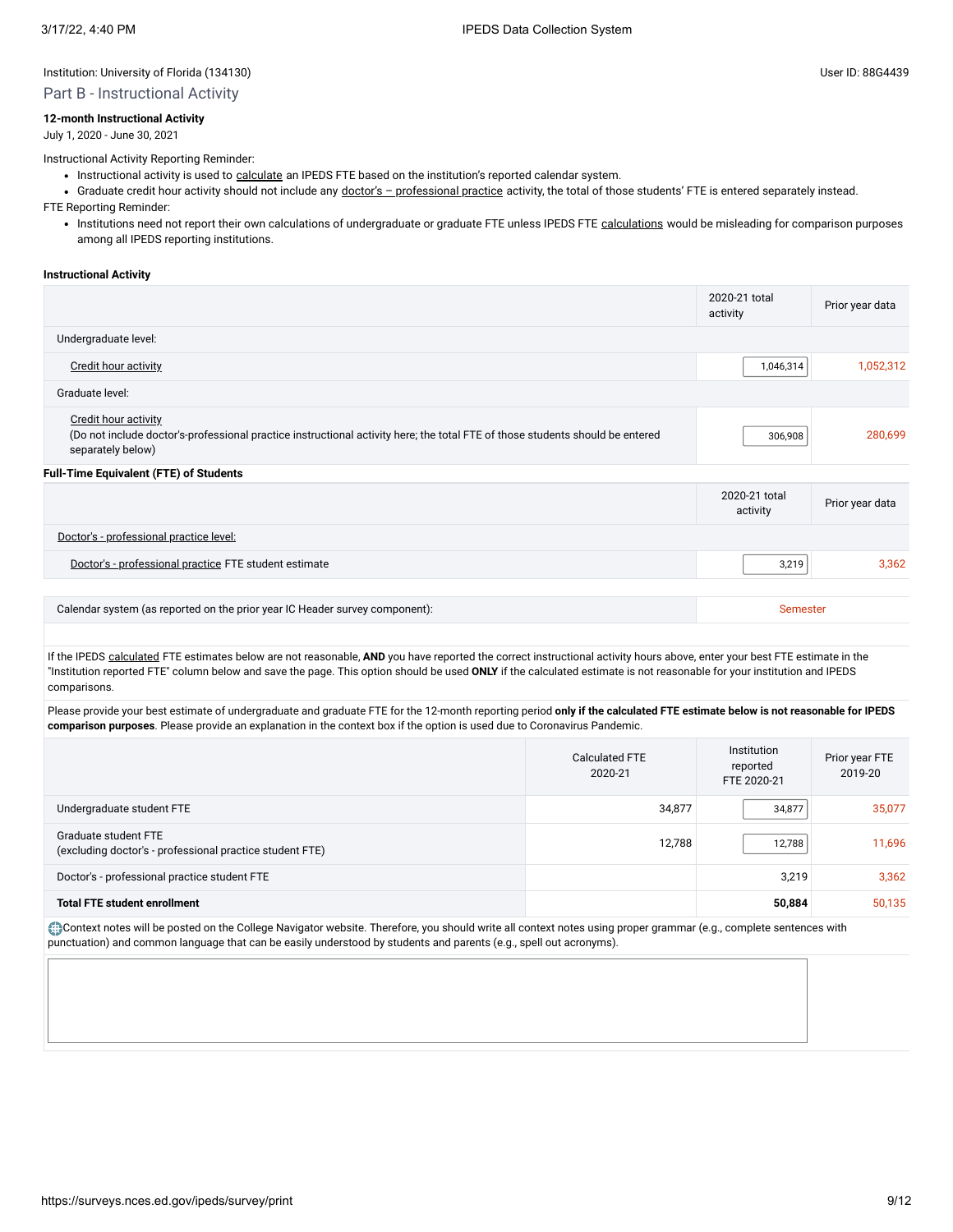## Prepared by

## **Prepared by**

Reporting Reminders:

- The name of the preparer is being collected so that we can follow up with the appropriate person in the event that there are questions concerning the data.
- The Keyholder will be copied on all email correspondence to other preparers.
- The time it took to prepare this component is being collected so that we can continue to improve our estimate of the reporting burden associated with IPEDS.
- Please include in your estimate the time it took for you to review instructions, query and search data sources, complete and review the component, and submit the data through the Data Collection System.
- Thank you for your assistance.

| This survey component was prepared by: |   |                          |                   |
|----------------------------------------|---|--------------------------|-------------------|
| Keyholder                              |   | <b>SFA Contact</b>       | <b>HR Contact</b> |
| <b>Finance Contact</b>                 | Ć | Academic Library Contact | Other             |
| Name: Ulrich Adegbola                  |   |                          |                   |
| Email:   ulylerich@ufl.edu             |   |                          |                   |

How many staff from your institution only were involved in the data collection and reporting process of this survey component? 4.00 Number of Staff (including yourself)

How many hours did you and others from your institution only spend on each of the steps below when responding to this survey component? Exclude the hours spent collecting data for state and other reporting purposes.

| Staff member  | <b>Collecting Data Needed</b> | Revising Data to Match<br><b>IPEDS Requirements</b> | <b>Entering Data</b> | Revising and Locking Data |
|---------------|-------------------------------|-----------------------------------------------------|----------------------|---------------------------|
| Your office   | 12.00<br>hours                | hours<br>20.00                                      | hours<br>4.00        | hours<br>7.00             |
| Other offices | 6.00<br>hours                 | hours<br>6.00                                       | hours                | hours                     |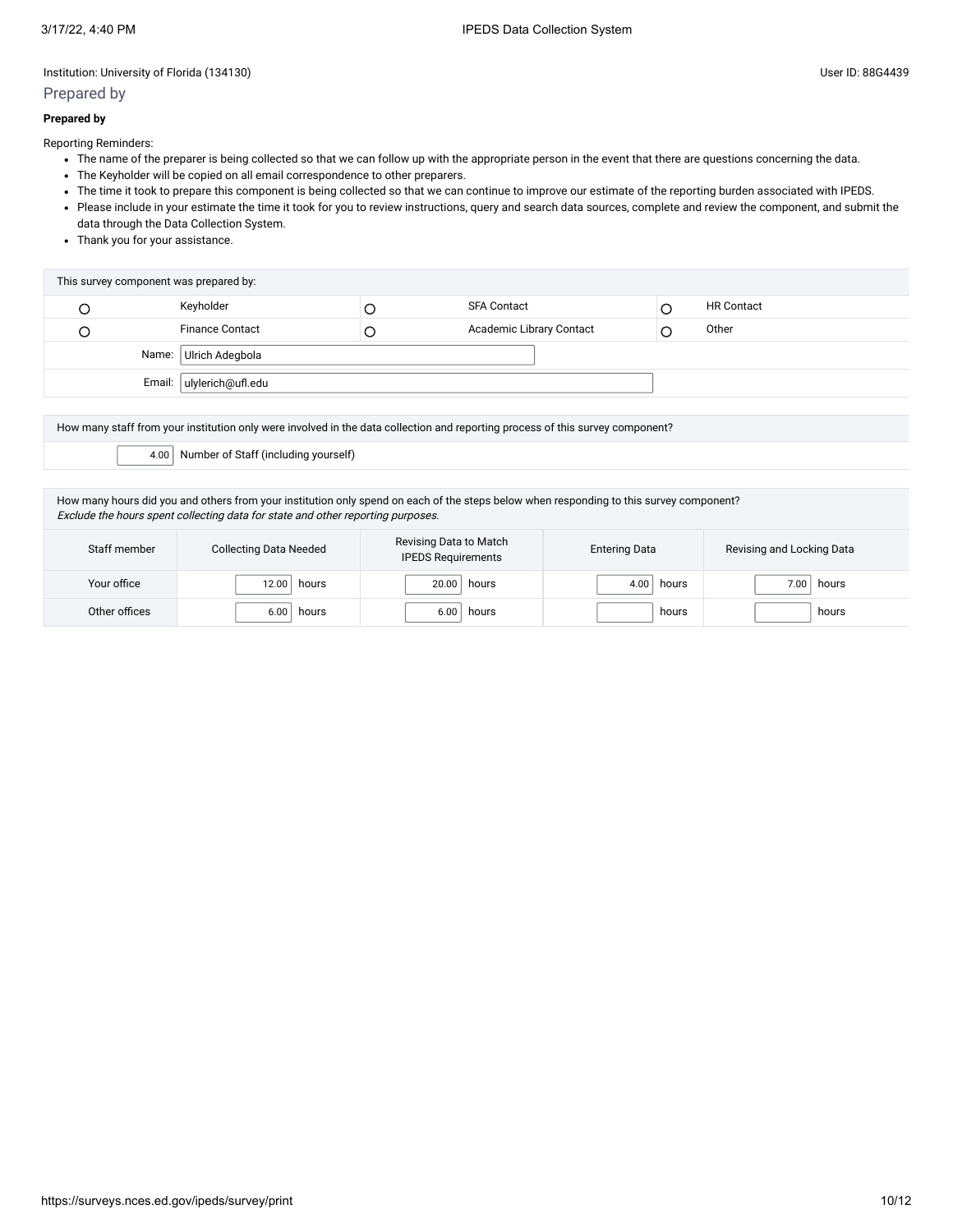## Summary screen

## **12-Month Enrollment Component Summary**

IPEDS collects important information regarding your institution. All data reported in IPEDS survey components become available in the IPEDS Data Center and appear as aggregated data in various Department of Education reports. Additionally, some of the reported data appears specifically for your institution through the College Navigator website and is included in your institution's Data Feedback Report (DFR). The purpose of this summary is to provide you an opportunity to view some of the data that, when accepted through the IPEDS quality control process, will appear on the College Navigator website and/or your DFR. College Navigator is updated approximately three months after the data collection period closes and Data Feedback Reports will be available through the Data [Center](https://nces.ed.gov/ipeds/use-the-data) and sent to your institution's CEO in November 2021.

Please review your data for accuracy. If you have questions about the data displayed below after reviewing the data reported on the survey screens, please contact the IPEDS Help Desk at: 1-877-225-2568 or [ipedshelp@rti.org.](mailto:ipedshelp@rti.org)

| 12-Month Unduplicated Headcount and Full-Time Equivalent Students |                                              |        |  |
|-------------------------------------------------------------------|----------------------------------------------|--------|--|
| Total 12-month unduplicated headcount                             |                                              | 60,790 |  |
|                                                                   | Undergraduate student unduplicated headcount | 39,126 |  |
|                                                                   | Graduate student unduplicated headcount      |        |  |
|                                                                   |                                              |        |  |
| Total 12-month full-time equivalent (FTE) student enrollment      |                                              | 50,884 |  |
|                                                                   | Undergraduate student FTE                    | 34,877 |  |
|                                                                   | Graduate student FTE                         | 12,788 |  |
|                                                                   | Doctor's-professional practice FTE           | 3,219  |  |